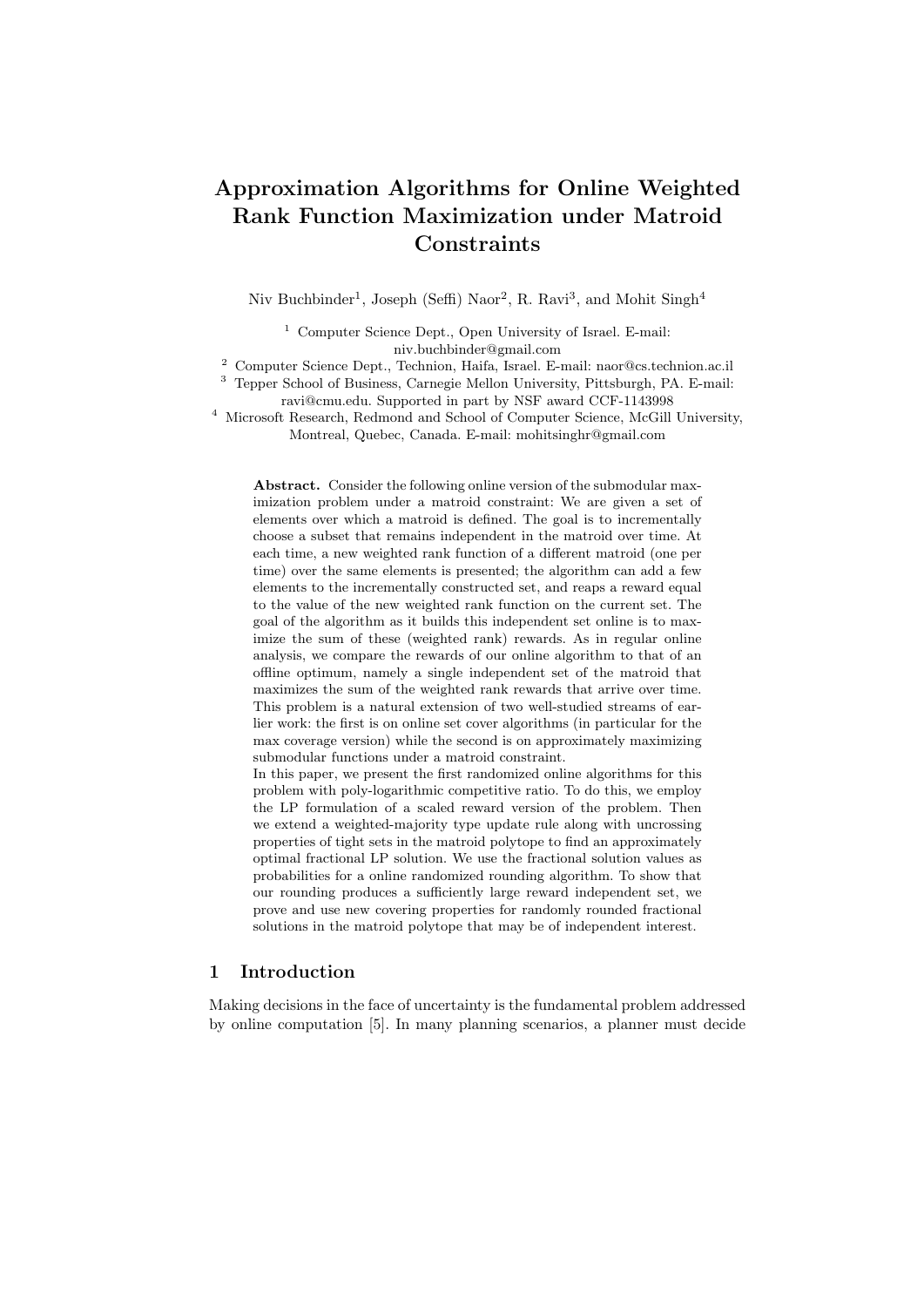on the evolution of features to a product without knowing the evolution of the demand for these features from future users. Moreover, any features initially included must be retained for backward compatibility, and hence leads to an online optimization problem: given a set of features, the planner must phase the addition of the features, so as to maximize the value perceived by a user at the time of arrival. Typically, users have diminishing returns for additional features, so it is natural to represent their utility as a submodular function of the features that are present (or added) when they arrive. Furthermore, the set of features that are thus monotonically added, are typically required to obey some design constraints. The simplest are of the form that partition the features into classes and there is a restriction on the number of features that can be deployed in each class. A slight extension specifies a hierarchy over these classes and there are individual bounds over the number of features that can be chosen from each class. We capture these, as well as other much more general restrictions on the set of deployed features, via the constraint that the chosen features form an independent set of a matroid. Thus, our problem is to monotonically construct an independent set of features (from a matroid over the features) online, so as to maximize the sum of submodular function values (users) arriving over time and evaluated on the set of features that have been constructed so far.

This class of online optimization problems generalizes some early work of Awerbuch et al. [2]. They considered a set-cover instance, in which the restriction is to choose at most  $k$  sets with the goal of maximizing the coverage of the elements as they arrive over time. This is precisely the online maximization version of the well-studied maximum coverage problem. Even this special case of our problem already abstracts problems in investment planning, strategic planning, and video-on-demand scheduling.

### 1.1 Problem Setting, Main Result and Techniques

In our setting<sup>5</sup>, we are given a universe of elements  $E, |E| = m$ , and a matroid  $\mathcal{M} = (E, \mathcal{I}(\mathcal{M}))$  whose independent sets characterize the limitations on which sets of elements we can choose. At every time step i,  $1 \leq i \leq n$ , a client arrives with a non-negative monotone submodular function  $f_i: 2^E \to \mathbb{Z}_+$  representing her welfare function. The objective is to maintain a monotonically increasing set  $F \in \mathcal{I}(\mathcal{M})$  over time; that is, the set  $F_{i-1}$  of elements (at time  $i-1$ ) can only be augmented to  $F_i$  after seeing  $f_i$  at time step i. The welfare of client i is then  $f_i(F_i)$ , and our objective is to maximize  $\sum_{i=1}^n f_i(F_i)$ . We compare our performance to the offline optimum  $\max_{O \in \mathcal{I}(\mathcal{M})} \sum_{i=1}^{n} f_i(O)$ .

In this paper, we are concerned with the case when each of the submodular functions  $f_i$  is a weighted rank function of some matroid  $\mathcal{N}_i$ , i.e.,  $f_i(S)$  $\max_{I \subseteq S, I \in \mathcal{I}(\mathcal{N}_i)} \sum_{e \in I} w_{i,e}$  where  $w_i : E \to \mathbb{R}_+$  is an arbitrary weight function. This class of submodular functions is very broad and includes all the examples discussed above; Furthermore, we believe it captures the difficulty of general

<sup>5</sup> For preliminaries and basic definitions, please see Section 2.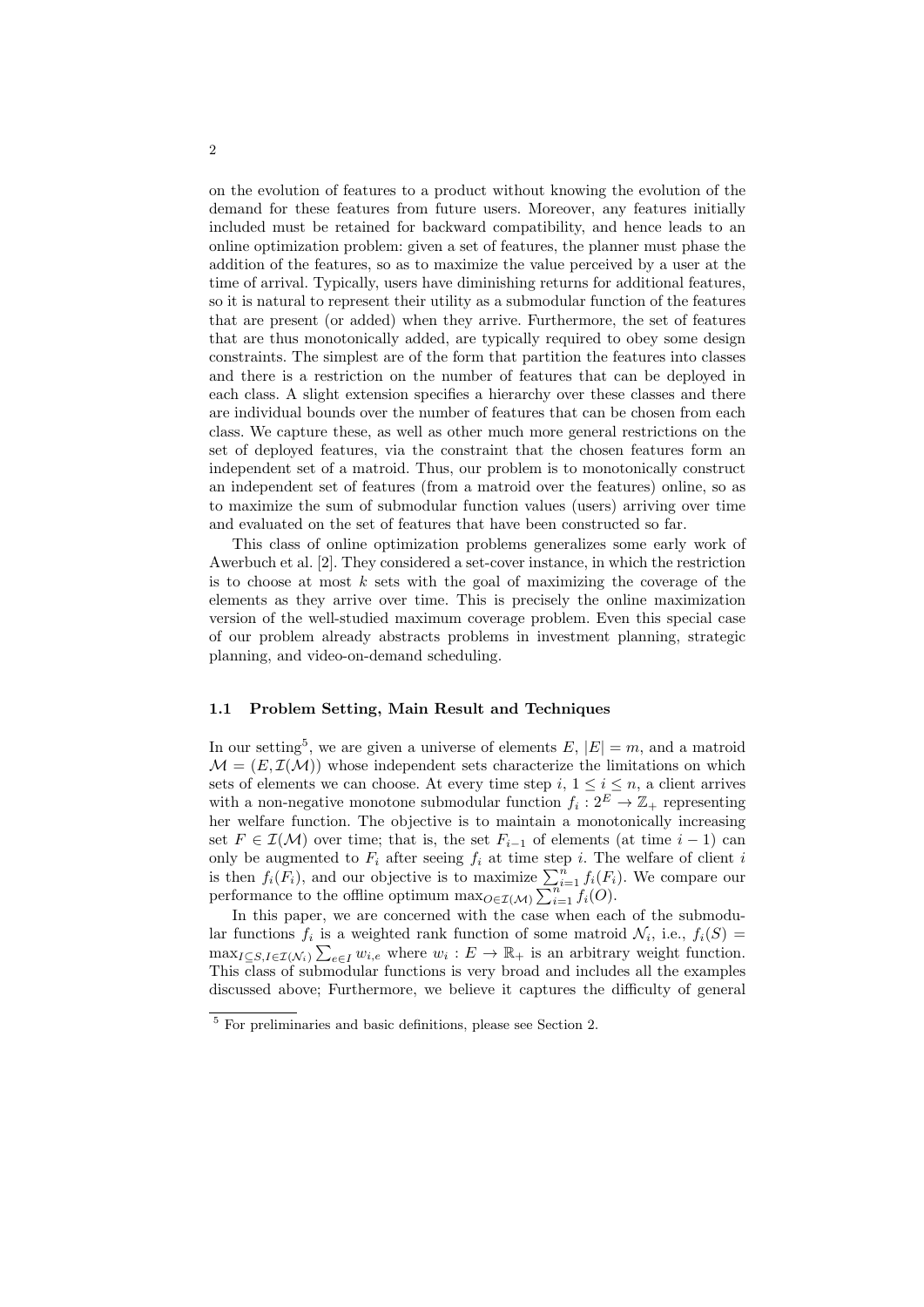submodular functions even though we have not yet been able to extend our results to the general case. Nevertheless, there are submodular functions which are not weighted rank functions of a matroid, for example, multi-set coverage function [7].

Theorem 1. There exists a randomized polynomial time algorithm which is  $O\left(\log^2 n \log m \log f_{ratio}\right)$ -competitive, for the online submodular function maximization problem under a matroid constraint over m elements, when each  $f_i$ ,  $1 \leq$  $i \leq n$ , is a weighted rank function of a matroid and  $f_{ratio} = 2 \frac{\max_{i,e} f_i(\{e\})}{\min_{i,e|f_i(\{e\}) \neq 0} f_i(\{e\})}$ . In other words, the algorithm maintains monotonically increasing independent sets  $F_i \in \mathcal{I}(\mathcal{M})$  such that

$$
E\left[\sum_{i=1}^{n} f_i(F_i)\right] \geq \Omega\left(\frac{1}{\log^2 n \log m \log f_{ratio}}\right) \cdot \max_{O \in \mathcal{I}(\mathcal{M})} \sum_{i=1}^{n} f_i(O).
$$

Our result should be contrasted with the lower bound proved in  $[2]^6$ .

**Lemma 1.** [2] Any randomized algorithm for the submodular maximization problem under a matroid constraint is  $\Omega(\log n \log(m/r))$ -competitive, where r is the rank of the matroid. This lower bound holds even for uniform matroids and when all  $f_i$  are unweighted rank functions.

We note that the  $O(\log m)$  factor in our analysis can be improved slightly to an  $O(\log(m/r))$  factor with a more careful analysis. A lower bound of  $\Omega(\log f_{ratio})$ also follows even when the functions  $f_i$  are linear (see, for example, [6]).

Main Techniques. To prove our results, we combine techniques from online computation and combinatorial optimization. The first step is to formulate an integer linear programming formulation for the problem. Unfortunately, the natural linear program is not well-suited for the online version of the problem. Thus, we formulate a different linear program in which we add an extra constraint that each element  $e$  contributes roughly the same value to the objective of the optimal solution. While this may not be true in general, we show that an approximate optimal solution satisfies this requirement.

We note that the online setting we study is quite different from the online packing framework studied by [6] and leads to new technical challenges. In particular, there are two obstacles in applying the primal-dual techniques in [6] to our setting. First, the linear formulation we obtain (that is natural for our problem) is not a strict packing LP and contains negative variables (See Section 3). Second, the number of packing constraints is exponential, and hence the techniques of [6] would give a linear competitive factor rather than a polylogarithmic one. Nevertheless, we present in Section 3 an online algorithm which gives a fractional solution to the linear program having a large objective value. One of the crucial ingredients is the uncrossing property of tight sets for any feasible point in the matroid polytope.

 $6$  The lower bounds in [2] relate even to a special case of uniform matroid and very restricted sub-modular functions.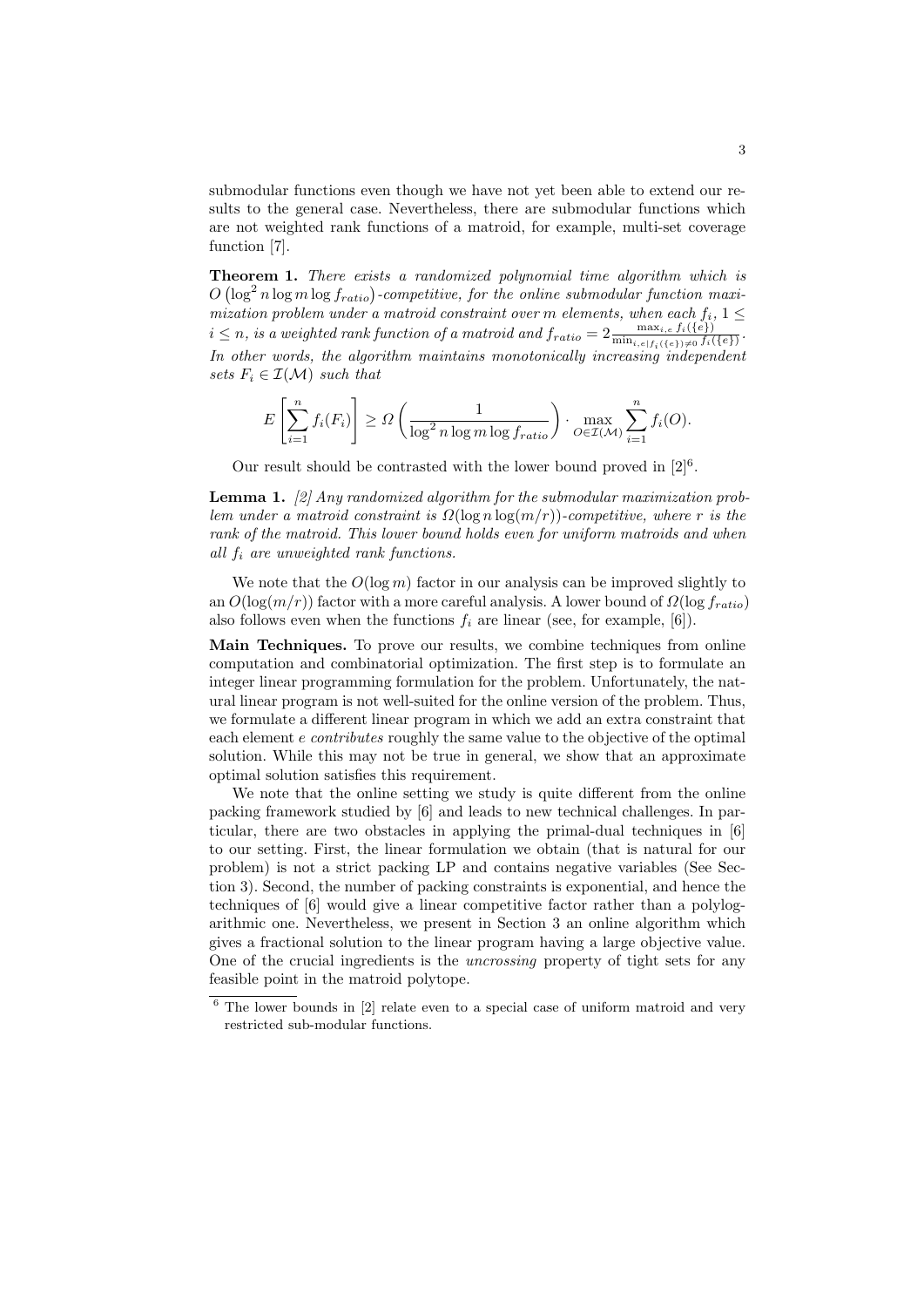To obtain an integral solution, we perform in Section 4 a natural randomized rounding procedure to select fractionally chosen elements. But, we have to be careful to maintain that the selected elements continue to form an independent set. The main challenge in the analysis is to tie the performance of the randomized algorithm to the performance of the fractional algorithm. As a technical tool in our proof, we show in Lemma 9 that randomly rounding a fractional solution in the matroid polytope gives a set which can be covered by  $O(\log n)$ independent sets with high probability. This lemma may be of independent interest and similar in flavor to the results of Karger [14] who proved a similar result for packing bases in the randomly rounded solution.

### 1.2 Related results

Maximizing monotone submodular function under matroid constraints has been a well studied problem and even many special cases have been studied widely (see survey by Goundan and Schulz [13]). Fisher, Nemhauser and Wolsey [12] gave a  $(1 - \frac{1}{e})$ -approximation when the matroid is the uniform matroid and showed that the greedy algorithm gives a  $\frac{1}{2}$ -approximation. This was improved by Calinescu *at al* [7] and Vondrák [20] who gave a  $(1 - \frac{1}{e})$ -approximation for the general problem. They also introduced the multi-linear extension of a submodular function and used pipage rounding introduced by Ageev and Sviridenko [1]. The facility location problem was introduced by Cornuejols et al. [9] and was the impetus behind studying the general submodular function maximization problem subject to matroid constraints. The submodular welfare problem can be cast as a submodular maximization problem subject to a matroid constraint and the reduction appears in Fisher  $et$   $al.$  [12] and the problem has been extensively studied [18, 16, 17, 15]. The result of Vondrák [20] implies a  $(1 - \frac{1}{e})$ -approximation for the problem. Despite the restricted setting of our benefit functions, we note that recent work in welfare maximization in combinatorial auctions [10] has focused on precisely the case when the valuations are matroid rank sums (MRS) that we consider in our model.

A special case of our online problem was studied by Awerbuch et al. [2]. They studied an online variant of the max-coverage problem, where given  $n$  sets covering  $m$  elements, the elements arrive one at a time, and the goal is to pick up to  $k$  sets online to maximize coverage. They obtained a randomized algorithm that is  $O(\log n \log(m/k))$ -competitive for the problem and proved that this is optimal in their setting. Our results generalize both the requirement on the cardinality of the chosen sets to arbitrary matroid constraints, and the coverage functions of the arriving elements to monotone submodular functions that are weighted rank functions of matroids.

Another closely related problem with a different model of uncertainty was studied by Babaioff et al. [3]. They studied a setting in which elements of a matroid arrive in an online fashion and the goal is to construct an independent set that is competitive with the maximum weight independent set. They considered the random permutation model which is a non-adversarial setting, and obtained an  $O(\log k)$ -competitive algorithm for general matroid, where k is the rank of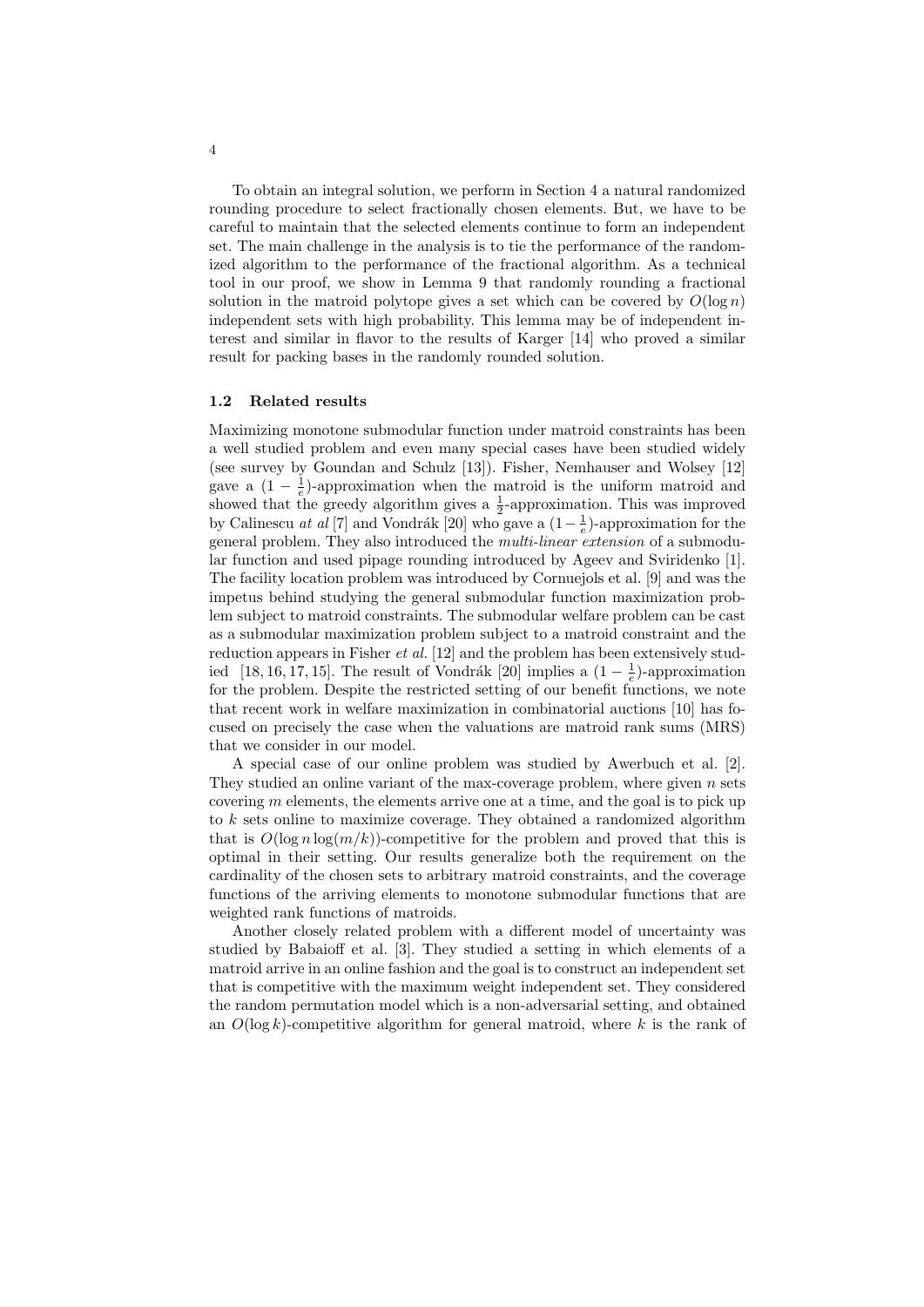the matroid, and constant competitive ratio for several interesting matroids. Recently, Bateni et al. [4] studied the same model where the objective function is a submodular function (rather than linear).

Chawla et al. [8] study Bayesian optimal mechanism design to maximize expected revenue for a seller while allocating items to agents who draw their values for the items from a known distribution. Their development of agentspecific posted price mechanisms when the agents arrive in order, and the items allocated must obey matroid feasibility constraints, is similar to our setting. In particular, we use the ideas about certain ordering of matroid elements (Lemma 7 in their paper) in the proof that our randomized rounding algorithm give sufficient profit.

# 2 Preliminaries

Given a set E, a function  $f: 2^E \to \mathbb{R}_+$  is called *submodular* if for all sets  $A, B \subseteq E, f(A) + f(B) \ge f(A \cap B) + f(A \cup B)$ . Given set E and a collection  $\mathcal{I} \subseteq 2^E$ ,  $\mathcal{M} = (E, \mathcal{I}(\mathcal{M}))$  is a matroid if (i) for all  $A \in \mathcal{I}$  and  $B \subset A$  implies that  $B \in \mathcal{I}$  and (ii) for all  $A, B \in \mathcal{I}$  and  $|A| > |B|$  then there exists  $a \in A \setminus B$  such that  $B \cup \{a\} \in \mathcal{I}$ . Sets in  $\mathcal{I}$  are called *independent sets* of the matroid M. The rank function  $r: 2^E \to R^+$  of matroid M is defined as  $r(S) = \max_{T \in \mathcal{I}: T \subseteq S} |T|$ . A standard property of matroids is the fact that the rank function of any matroid is submodular.

We also work with weighted rank functions of a matroid, defined as  $f(S)$  =  $\max_{I \subseteq S, I \in \mathcal{I}(\mathcal{M})} \sum_{e \in I} w_e$  for some weight function  $w : 2^E \to \mathbb{R}_+$ . Given any matroid  $\mathcal{M}$ , we define the matroid polytope to be the convex hull of independent sets  $P(\mathcal{M}) = conv\{\mathbf{1}_{\mathbf{I}} : \mathbf{I} \in \mathcal{I}\} \subseteq \mathbb{R}^{|\mathbf{E}|}$ . Edmonds [11] showed that  $P(\mathcal{M}) = \{x \geq$  $0: x(S) \leq r(S) \ \forall S \subseteq E$ . We also use the following fact about fractional points in the matroid polytope (The proof follows from standard uncrossing arguments. See Schrijver [19], Chapter 40).

**Fact 2** Given a matroid  $\mathcal{M} = (E, \mathcal{I}(\mathcal{M}))$  with rank function r and feasible point  $x \in P(\mathcal{M})$ , let  $\tau = \{S \subseteq E : x(S) = r(S)\}\$ . Then,  $\tau$  is closed under intersection and union and there is a single maximal set in  $\tau$ .

# 3 Linear Program and the Fractional Algorithm

We now give a linear program for the online submodular function maximization problem and show how to construct a feasible fractional solution online which is  $O(\log m \log n \log f_{ratio})$ -competitive. Before we give the main theorem, we first formulate a natural LP. Let  $O \subseteq E$  denote the optimal solution with the objective  $\sum_{i=1}^{n} f_i(0)$ . Since each  $f_i$  is the weighted rank function of matroid  $\mathcal{N}_i$ , we have that  $f_i(O) = w_i(O_i) = \sum_{e \in O_i} w_{i,e}$  where  $O \supseteq O_i \in \mathcal{I}(\mathcal{N}_i)$ . For the sake of simplicity, we assume that  $w_{i,e} = 1$  (In the full version we show that this assumption can be removed with a loss of  $O(\log f_{ratio})$  factor in the competitive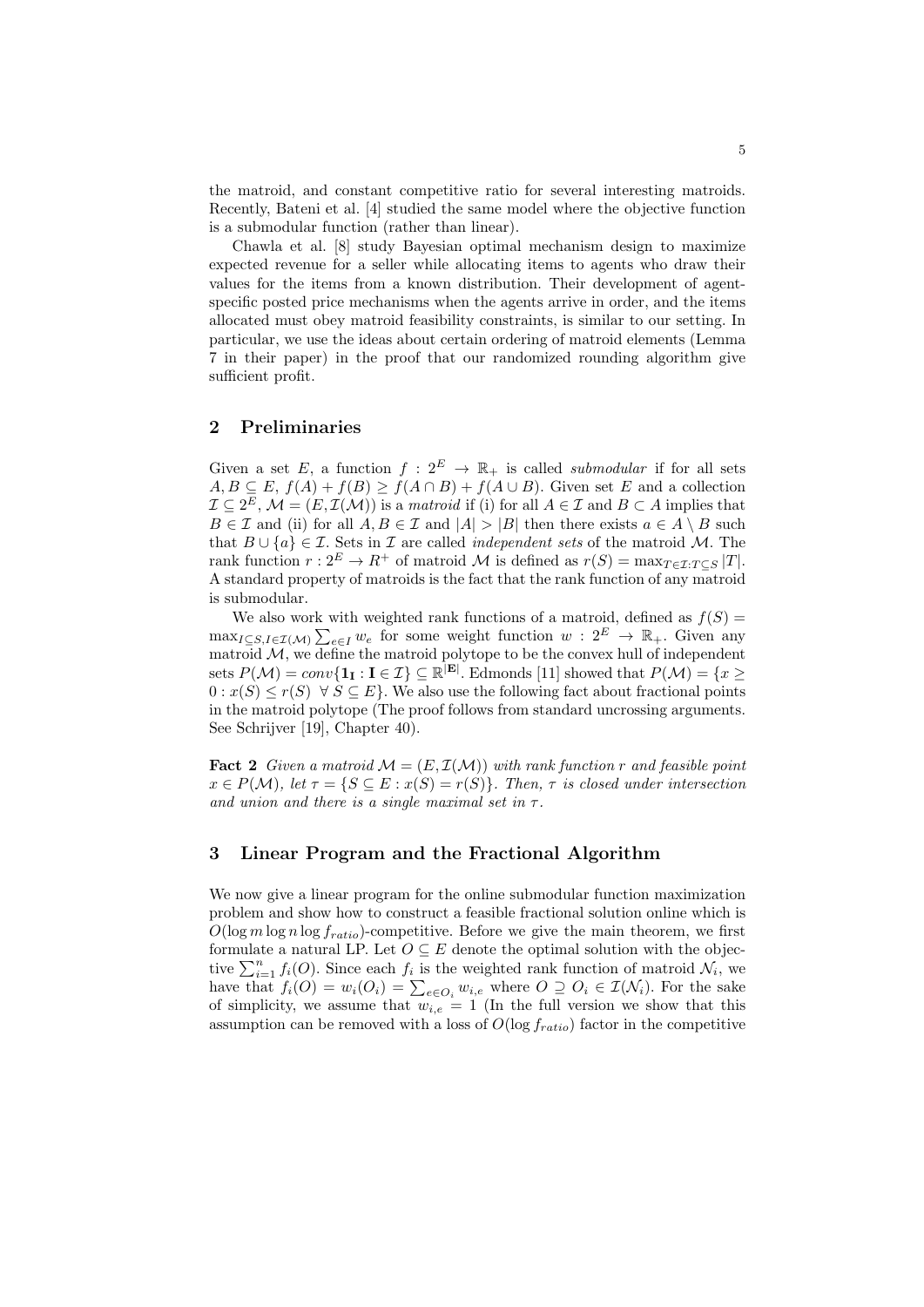$$
LP_1: \max \sum_{i=1}^n \sum_{e \in E} z_{i,e}
$$
  
s.t.

$$
\forall S \subseteq E \quad \sum_{e \in S} x_e \le r(S) \tag{1}
$$

$$
\forall 1 \le i \le n, S \subseteq E \sum_{e \in S} z_{i,e} \le r_i(S) \tag{2}
$$
  

$$
\forall 1 \le i \le n, e \in E \qquad z_{i,e} \le x_e \tag{3}
$$

$$
\forall 1 \leq i \leq n, e \in E \qquad z_{i,e}, x_e \geq 0
$$

Fig. 1. LP for maximizing a sum of (unweighted) rank functions subject to matroid constraint

$$
LP_2(\alpha): \max \sum_{i=1}^n \sum_{e \in E} z_{i,e}
$$
  
s.t.  

$$
\forall S \subseteq E \sum_{e \in S} x_e \le r(S)
$$
 (4)

$$
\forall 1 \leq i \leq n, S \subseteq E \sum_{e \in S} z_{i,e} \leq r_i(S) \tag{5}
$$

$$
\forall 1 \le i \le n, e \in E \qquad z_{i,e} \le x_e \tag{6}
$$

$$
\forall e \in E \quad \sum_{i=1}^{n} z_{i,e} \le \alpha x_e \tag{7}
$$

$$
\forall e \in E \quad \sum_{i=1}^{n} z_{i,e} \ge \frac{\alpha x_e}{2} \tag{8}
$$

$$
\forall 1 \le i \le n, e \in E \qquad z_{i,e}, x_e \ge 0
$$

Fig. 2. A restricted LP for the submodular function maximization subject to matroid constraint

ratio). Observe that in this case,  $f_i(S) = r_i(S)$ , where  $r_i$  is the rank function of matroid  $\mathcal{N}_i$  for any set  $S \subseteq E$ .

We next formulate a linear program where  $x_e$  is the indicator variable for whether  $e \in O$  and  $z_{i,e}$  is the indicator variable for whether  $e \in O_i$ . Since  $O \in \mathcal{I}(M)$  and  $O_i \in \mathcal{I}(\mathcal{N}_i)$ , we have that  $x \in P(\mathcal{M})$  and  $z_i \in P(\mathcal{N}_i)$  as represented by constraints (1) and constraints (2), respectively in Figure 1.

We prove the following theorem.

**Theorem 3.** There exists a polynomial time algorithm  $A$  that constructs a feasible fractional solution  $(x, z)$  online to  $LP_1$  which is  $O(\log n \log m)$ -competitive. That is, the algorithm A maintains monotonically increasing solution  $(x, z)$  such that  $\sum_{i=1}^n \sum_{e \in E} z_{i,e} = \Omega(\frac{\sum_{i=1}^n f_i(O)}{\log n \log m})$  where O is the optimal integral solution.

To prove Theorem 3, instead of working with the natural linear program  $LP_1$ , we formulate a different linear program. The new linear program is indexed by an integer  $\alpha$  and places the constraints that each  $e \in O$  occurs in  $[\frac{\alpha}{2}, \alpha]$  different  $O_i$ 's as represented by constraints (7) and (8). The parameter  $\alpha$  will be defined later.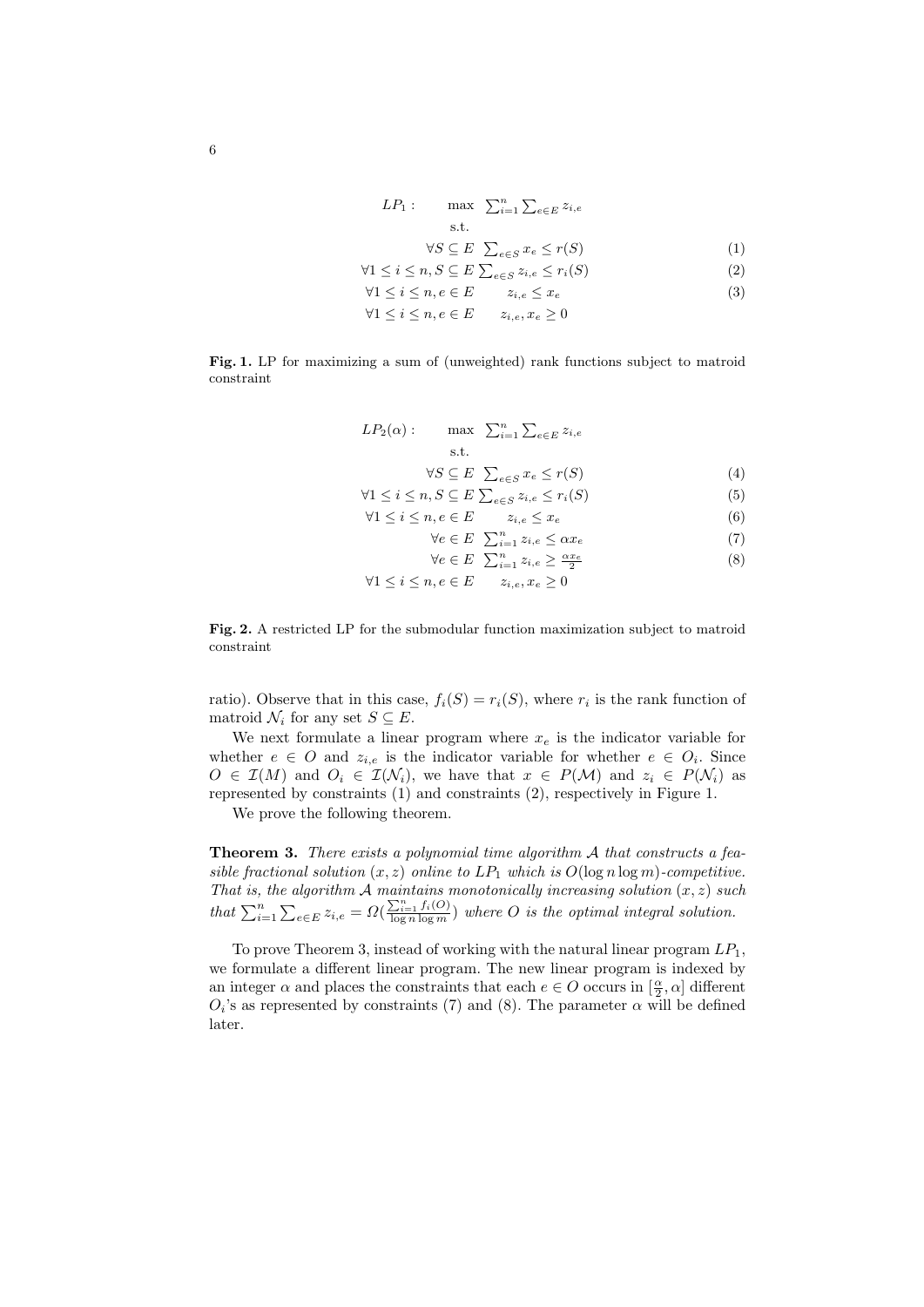The following lemma whose proof is omitted shows that if we pick  $O(\log n)$ different values of  $\alpha$  then the sum of the integer solutions to the linear programs  $LP_2(\alpha)$  perform as well as the optimal solution.<sup>7</sup>

**Lemma 2.** Let  $OPT$  denote the value of an optimal integral solution to linear program  $LP_1$  and let  $OPT_{\alpha}$  denote the optimal value of an optimal integral solution to the linear program  $LP_2(\alpha)$  for each  $\alpha \in \{1, 2, 4, ..., 2^{\lceil \log n \rceil}\}\.$  Then  $OPT \leq \sum_{\alpha \in \{1,2,4,\ldots,2^{\lceil \log n \rceil}\}} OPT_\alpha.$ 

Using the above lemma, a simple averaging argument shows that for some guess  $\alpha$ , the optimal integral solution to  $LP_2(\alpha)$  is within a log n factor of the optimal integral solution to  $LP_1$ . Hence, we construct an algorithm which first guesses  $\alpha$  and then constructs an approximate fractional solution to  $LP_2(\alpha)$ .

#### 3.1 Online Algorithm for a Fractional LP Solution

Given a fractional solution x, we call a set  $S \subseteq E$  tight (with respect to x) if  $x(S) = r(S)$ .

# Guessing Algorithm:

- Guess the value  $\alpha \in_R \{1, 2, 4, \ldots, n\}.$
- Run AlgG with value  $\alpha$ .

# AlgG:

- Initialize  $x_e \leftarrow 1/m^2$  (where  $m = |E|$ ), set  $z_{i,e} = 0$  for each i, e.
- When function  $f_i$  arrives, order the elements arbitrarily.
- For each element  $e$  in order:  $\;$
- If  $\forall S | e \in S$ ,  $x(S) < r(S)$  and  $z_i(S) < r_i(S) 1/2$ :

$$
x_e \leftarrow \min \left\{ x_e \cdot \exp\left(\frac{8\log m}{\alpha}\right), \min_{S \mid e \in S} \{ r(S) - x(S \setminus \{e\}) \} \right\} \tag{9}
$$
  

$$
z_{i,e} \leftarrow x_e/2 \tag{10}
$$

Using an independence oracle for each of the matroids, each of the conditions can be checked in polynomial time by reducing it to submodular function minimization (See Schrijver [19], Chapter 40) and therefore the running time of the algorithm is polynomial. Note that the fractional algorithm is carefully designed. For example, it is very reasonable to update greedily the value of  $z_{i,e}$ even when the algorithm does not update the value  $x_e$  (of course, ensuring that  $z_i \in P(\mathcal{N}_i)$ . While such an algorithm does give the required guarantee on the performance of the fractional solution, it is not clear how to round such a solution to an integral solution. In particular, our algorithm for finding a fractional

We assume that the algorithm knows the value of  $n$ . In the full version of the paper we show how to deal with an unknown  $n$  losing an additional small factor.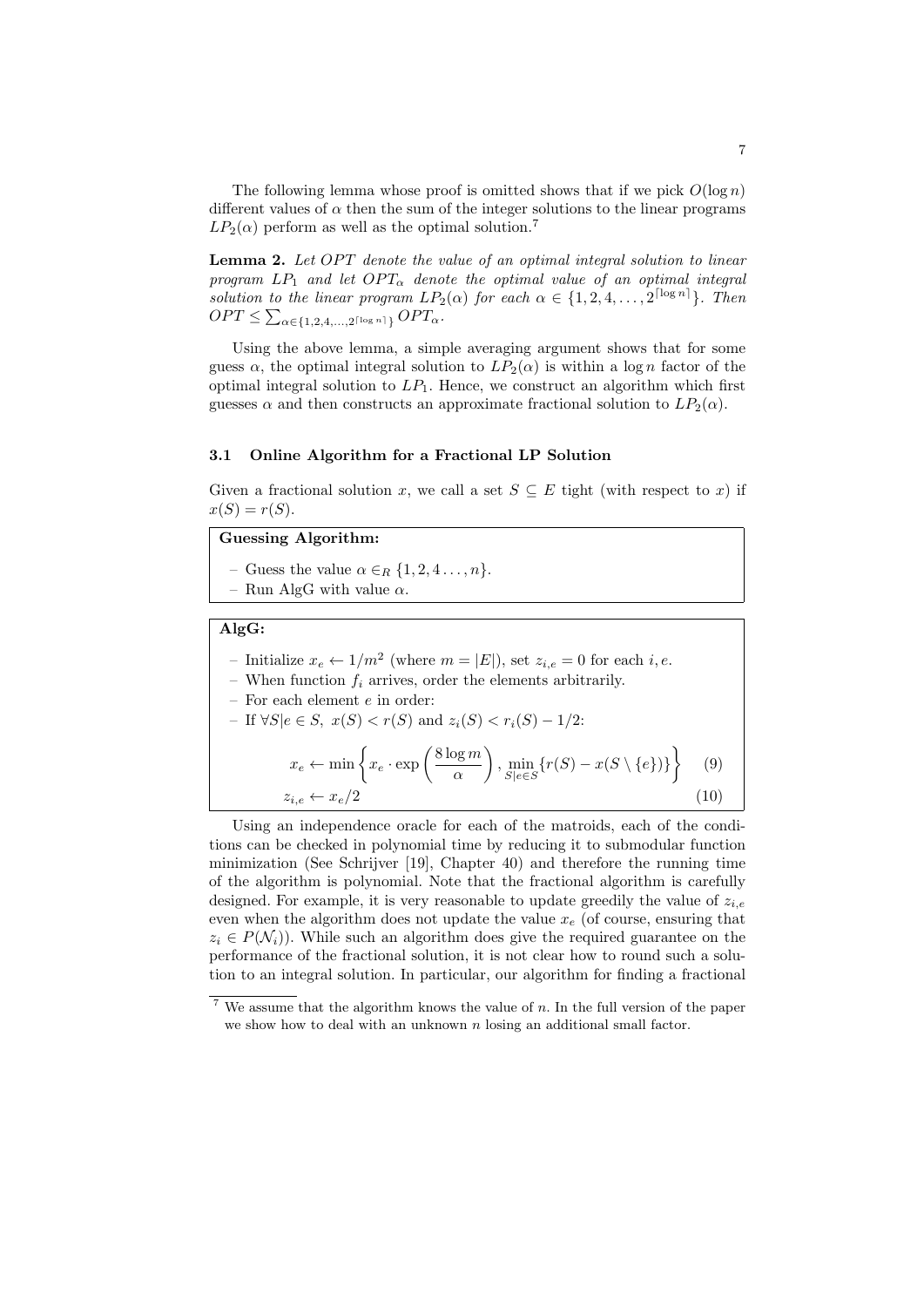solution is tailored so as to allow us to use the values as rounding probabilities in a randomized algorithm.

Before we continue, we define some helpful notation regarding the online algorithm. Let  $x_{i,e}(\alpha)$  be the value of the variable  $x_e$  after the arrival of user i for some guess  $\alpha$ . Let  $\Delta x_{i,e}(\alpha)$  be the change in the value of  $x_e$  when user i arrives. Let  $x_e(\alpha)$  be the value of  $x_e$  at the end of the execution. Similarly, let  $z_{i,e}(\alpha)$  be the value of  $z_{i,e}$  at the end of the execution. We start with the following lemma that follows from the update rule (9). The proof is omitted.

**Lemma 3.** For any element  $e \in E$ , and guess  $\alpha$ ,

$$
\sum_{i=1}^{n} z_{i,e}(\alpha) \ge \frac{\alpha}{48 \log m} \left( x_e(\alpha) - \frac{1}{m^2} \right)
$$
 (11)

where  $x_e(\alpha)$  is the value at the end of the execution of AlgG.

Next we prove that the solution produced by AlgG is almost feasible with respect to the optimal solution to  $LP_2(\alpha)$ .

**Lemma 4 (Feasibility Lemma).** Let  $(x(\alpha), z(\alpha))$  be the fractional solution generated by AlgG at the end of the sequence. Then, it satisfies all constraints of  $LP_2(\alpha)$  except constraints (8).

Proof. We prove that the solution is feasible.

 $i=1$ 

*Matroid constraints*  $(4)$ . Clearly, the algorithm never violates the matroid constraints by the second term in the equation (9) in the algorithm.

Constraints (5) and constraints (6).  $z_{i,e} \leftarrow x_{i,e}(\alpha)/2 \leq x_e(\alpha)/2$ , thus constraints (6) hold. Finally, by the algorithm behavior we only update  $z_{i,e}$  if for all  $S|e \in S$ ,  $z_i(S) < r_i(S) - 1/2$ . Since by the above observations  $z_{i,e} \leq x_e(\alpha)/2 \leq$ 1/2, we never violate constraints (5) after the update. Constraints (7). This constraint follows since

> $\sum_{n=1}^{\infty}$  $z_{i,e} = \sum$  $x_{i,e}(\alpha)/2 \leq x_e(\alpha) |\{i : \Delta x_{i,e} > 0\}|$

> > $i:\!\Delta x_{i,e}\!\!>\!\!0$

However, after  $\alpha$  augmentations,  $x_e(\alpha) \geq \frac{1}{m^2} \exp\left(\frac{8 \log m}{\alpha} \cdot \alpha\right) > 1$ . Thus,  $x_e$ must be in a tight set and so by design we never update  $x_e$  and any  $z_{i,e}$ .

In order to evaluate the performance of the algorithm we first show that the size of the solution returned by the algorithm is large as compared to the optimal integral solution. Later in Lemma 6, we relate the objective value of the solution to its size. This lemma uses crucially the properties of the matroid. The proof is omitted.

Lemma 5 (Large Fractional Size). Let  $(x^*(\alpha), z^*(\alpha))$  be an optimal integral solution to  $LP_2(\alpha)$ . Let  $(x(\alpha), z(\alpha))$  be the fractional solution generated by AlgG at the end of the sequence. Then we have,  $\sum_{e \in E} x_e(\alpha) \geq \frac{1}{16} \sum_{e \in E} x_e^*(\alpha)$ .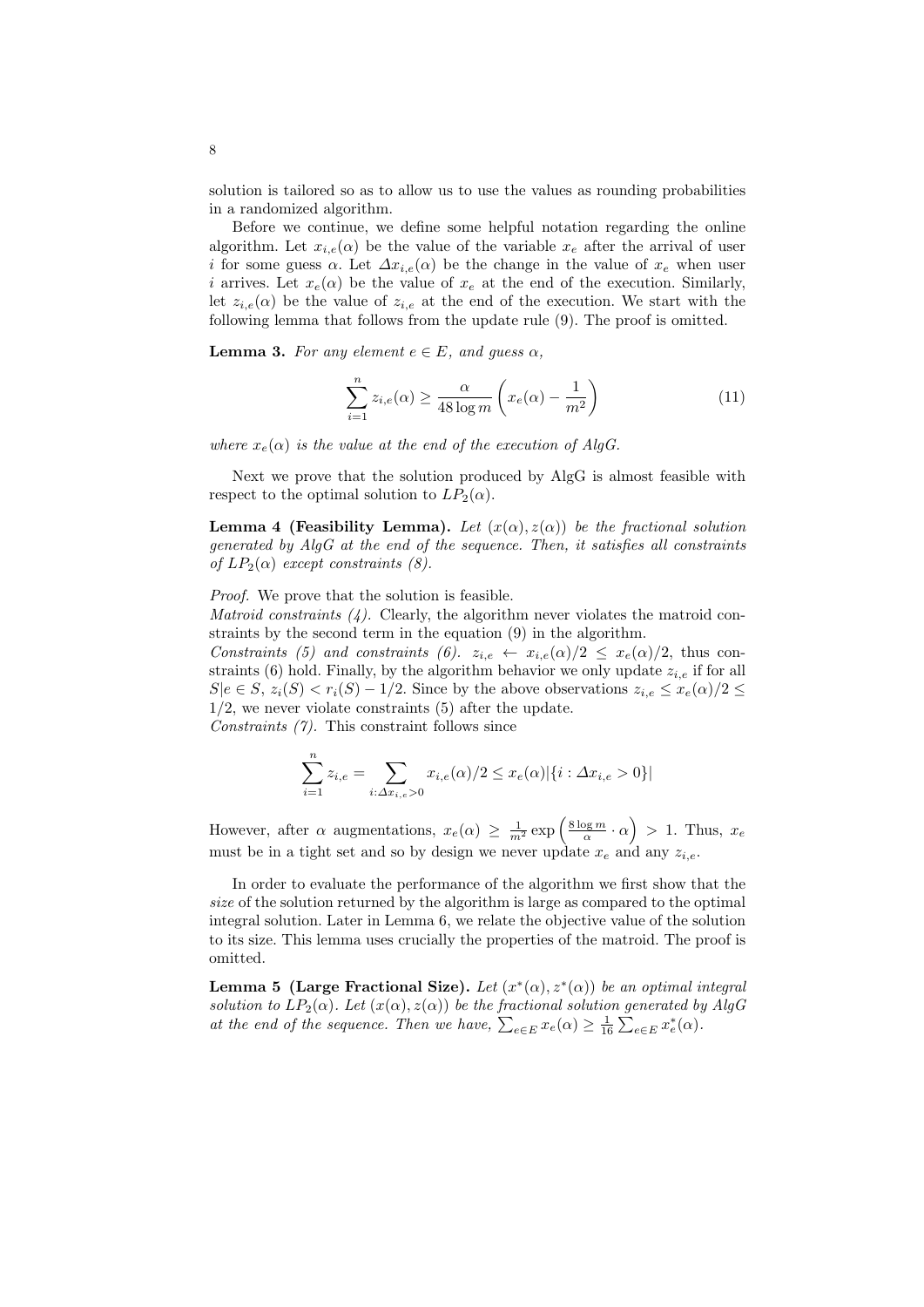Finally, we prove a lemma bounding the performance of the algorithm.

**Lemma 6.** For any quess value  $\alpha$ , the algorithm maintains a fractional solution to  $LP_2(\alpha)$  such that:

$$
\sum_{e \in E} \sum_{i=1}^n z_{i,e}(\alpha) = \Omega\left(\frac{OPT_\alpha}{\log m}\right),
$$

where  $OPT_{\alpha}$  is objective of an optimal integral solution to  $LP_2(\alpha)$ .

*Proof.* Let  $(x^*, z^*)$  denote the optimal integral solution to  $LP_2(\alpha)$ . If  $x_e^* = 0$  for each e, then the lemma follows immediately. We have the following

$$
\sum_{e \in E} \sum_{i=1}^{n} z_{i,e}(\alpha) \ge \frac{\alpha}{48 \log m} \sum_{e \in E} (x_e(\alpha) - \frac{1}{m^2}) \quad (Lemma 3)
$$

$$
\ge \frac{\alpha}{48 \log m} \sum_{e \in E} \left( \frac{x_e^*(\alpha)}{16} - \frac{1}{m^2} \right) \quad (Lemma 5)
$$

$$
= \Omega \left( \frac{1}{\log m} \sum_{e \in E} \sum_{i=1}^{n} z_{i,e}^*(\alpha) \right)
$$

where the last equality follows since in  $LP_2(\alpha)$  for each element  $\sum_{i=1}^n z_{i,e}^*(\alpha) \leq$  $\alpha x_e^*$  and  $\sum_{e \in E} x_e^* \ge 1$ . This completes the proof of Lemma.

Finally, we get our main theorem.

**Theorem 4.** The online algorithm for the fractional LP solution (of  $LP_1$ ) is  $O(\log m \log n)$ -competitive.

Proof. The proof follows by combining Lemma (4), Lemma (6), Lemma (2) and the observation that there are  $O(\log n)$  possible values of  $\alpha$  each is guessed with probability  $\Omega(1/\log n)$ .

# 4 Randomized Rounding Algorithm

In this section we present a randomized algorithm for the unweighted problem that is  $O(\log^2 n \log m)$ -competitive when each submodular function  $f_i$  is a rank function of a matroid. The algorithm is based on the fractional solution designed in Section 3. Although our rounding scheme is extremely simple, the proof of its correctness involves carefully matching the performance of the rounding algorithm with the performance of the fractional algorithm. Indeed, here the fact that  $LP_2(\alpha)$  has extra constraints not present in  $LP_1$  is used very crucially.

**Theorem 5.** The expected profit of the randomized algorithm is  $\Omega\left(\frac{OPT}{\log m \log^2 n}\right)$ .

The randomized algorithm follows the following simple rounding procedure.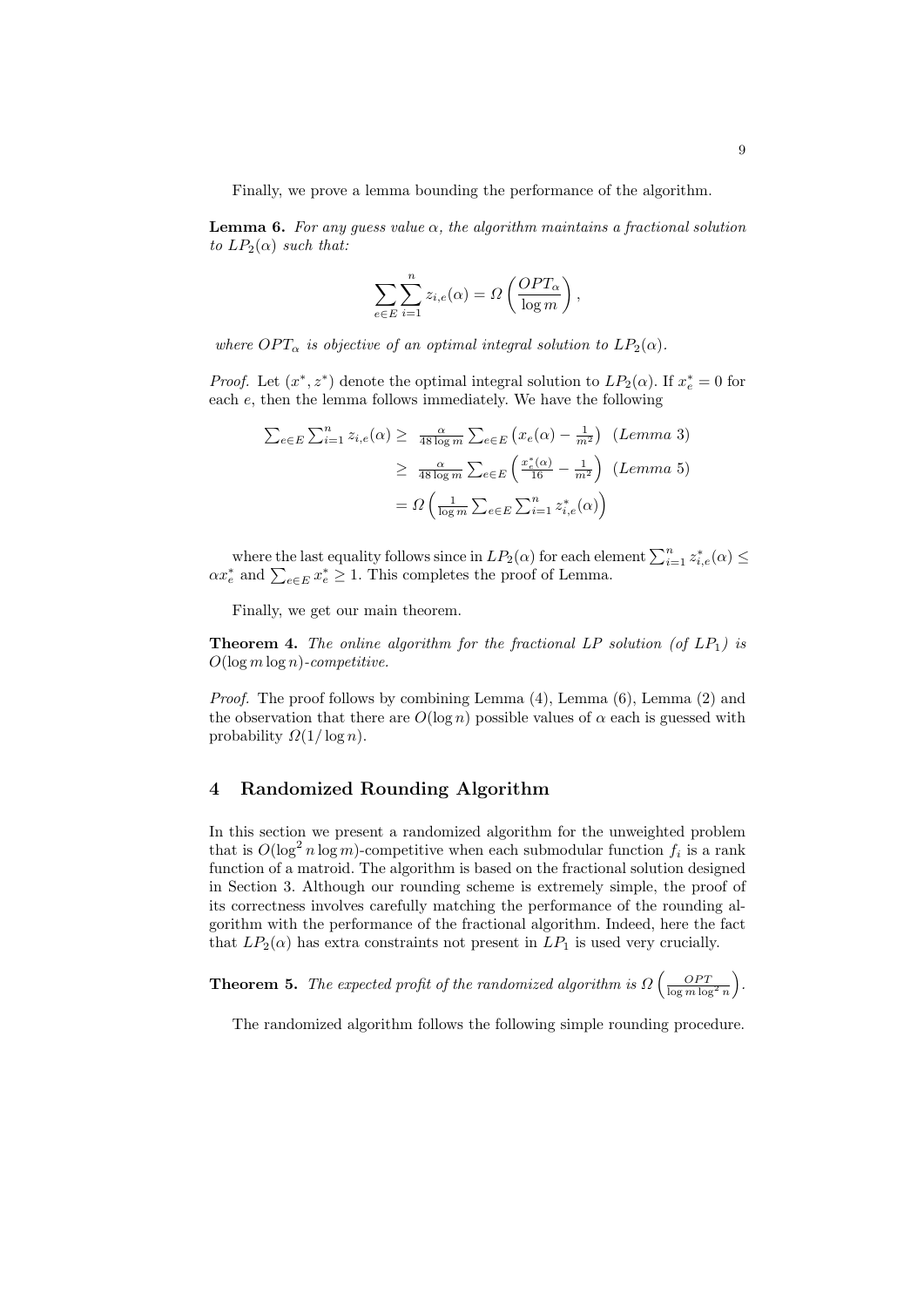#### Matroid Randomized Rounding Algorithm:

- $F \leftarrow \emptyset$ .
- Guess the value  $\alpha \in_R \{1, 2, 4, \ldots, n\}.$
- Run AlgG with value  $\alpha$ .
	- Whenever  $x_e$  increases by  $\Delta x_e$ , if  $F \cup \{e\} \in \mathcal{I}(\mathcal{M})$  then  $F \leftarrow F \cup \{e\}$ with probability  $\frac{\Delta x_e}{4}$ .

In order to prove our main theorem, we prove several crucial lemmas. The main idea is to tie the performance of the randomized algorithm to the performance of the fractional solution that is generated. In the process we lose a factor of  $O(\log n)$ . We first introduce some notation. All of the following notation is with respect to the execution of the online algorithm for a fixed value of  $\alpha$  and we omit it from the notation. Let  $F_i$  denote the solution formed by the randomized algorithm at the end of iteration  $i$  and let  $F$  denote the final solution returned by the algorithm. Let  $Y_e^i$  denote the indicator random variable that element e has been selected *till* iteration *i*. Let  $\Delta Y_e^i$  denote the indicator random variable that element  $e$  is selected in iteration *i*. Let  $y_e^i = Pr[Y_e^i = 1]$ and  $\Delta y_e^i = Pr[\Delta Y_e^i = 1]$ . Finally, let  $y_e$  denote the probability element e is in the solution at the end of the execution. Recall that  $x_{i,e}$  denotes the value of the variable  $x_e$  in the fractional solution after iteration i and let  $x_e$  denote the fractional value of element  $e$  at the end of the execution of the fractional algorithm, and let  $\Delta x_{i,e}$  be the change in the value of e in iteration i.

Since the algorithm tosses a coin for element  $e$  in iteration  $i$  with probability  $\Delta x_{i,e}/4$ , therefore the probability that an element e is included in the solution till iteration i is at most  $x_{i,e}/4$ . Our first lemma states that the expected number of elements chosen by the algorithm is at least half that amount in expectation and is comparable to the total size of the fractional solution. Thus, Lemma 7 plays the role of Lemma 5 in the analysis of the randomized algorithm. The proof is omitted.

**Lemma 7.** Let  $F$  be the solution returned by the randomized rounding algorithm, then  $E[|F|] = \sum_{e \in E} y_e \ge \frac{\sum_{e \in E} x_e}{8}$ .

Our second lemma relates the change in the probability an element is chosen to the change in the fractional solution. This lemma shows that a crucial property of the exponential update rule for the fractional solution is also satisfied by the integral solution. The proof is omitted.

**Lemma 8.** For each element e and iteration i,  $\frac{\Delta y_e^i}{y_e^i} \leq \frac{\Delta x_{i,e}}{x_{i,e}}$  $\frac{\Delta x_{i,e}}{x_{i,e}} \leq \frac{24 \log m}{\alpha}.$ 

We next prove a general lemma regarding randomized rounding in any matroid polytope. The proof of the lemma that utilizes a lemma proven in Chawla et al. [8] is omitted.

**Lemma 9.** Given a matroid  $\mathcal{N} = (E, \mathcal{I})$  and a solution z such that for all  $S \subseteq E$ ,  $z(S) \leq r(S)/2$ , construct a set F by including in  $e \in F$  with probability  $z_e$  for each  $e \in E$  independently. Then, with high probability  $(1 - \frac{1}{m^2 n^2})$ , F can be covered by  $O(\log m + \log n)$  independent sets where  $m = |N|$ .

10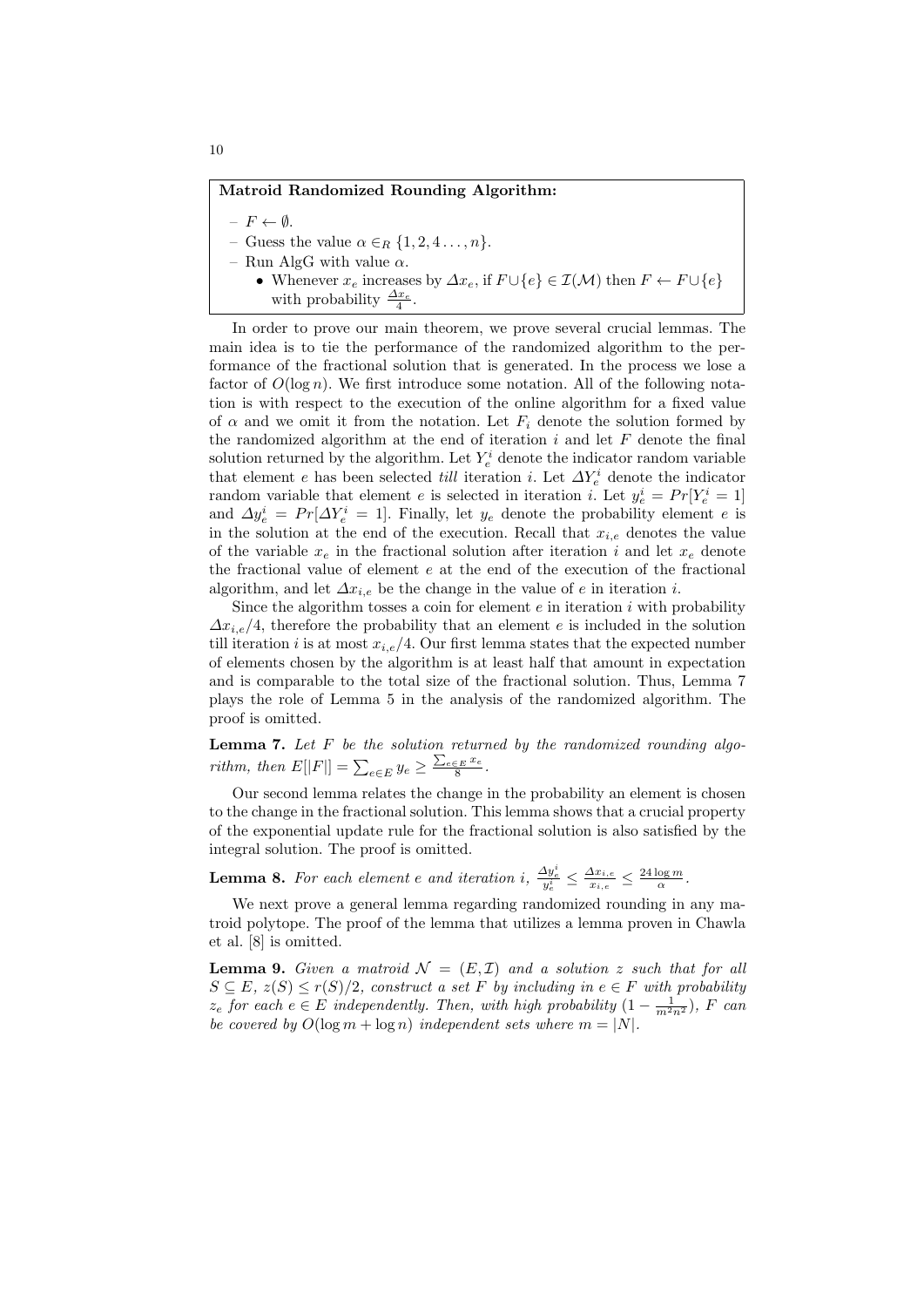We now prove a relation between the profit obtained by the algorithm at iteration i, denoted by the random variable  $r_i(F_i)$ , and the events that a particular set of elements are chosen in the solution. For any  $i$ , Let  $H_i$  denote the set of elements such that  $z_{i,e} > 0$ . Note that  $z_{i,e} > 0$  iff  $\Delta x_{i,e} > 0$ .

**Lemma 10.**  $\sum_{i=1}^{n} E[r_i(F_i)] \geq \frac{1}{c \log n} \sum_{i=1}^{n} \sum_{e \in H_i} y_e^i$ , where c is some constant.

Now we have all the ingredients to prove Theorem 5.

Proof of Theorem 5: We prove that the expected profit of the algorithm with a guess  $\alpha$  is at least  $\Omega\left(\frac{OPT_{\alpha}}{\log m \log n}\right)$ . Since each  $\alpha$  is guessed with probability  $1/\log n$  and the value of OPT is the sum over all values  $\alpha$  we get the desired. The expected profit of the algorithm when we guess  $\alpha$  is at least.

$$
\sum_{i=1}^{n} E[f_i(F_i)] \ge \frac{1}{c \log n} \sum_{i=1}^{n} \sum_{e \in H_i} y_e^i
$$
 (*Lemma 10*)  
\n
$$
\ge \sum_{i=1}^{n} \sum_{e \in H_i} \frac{\alpha}{c' \log m \log n} \Delta y_e^i
$$
 (*Lemma 8*)  
\n
$$
= \sum_{e \in E} \frac{\alpha}{c' \log m \log n} y_e
$$
 (*Lemma 8*)  
\n
$$
\ge \sum_{e \in E} \frac{\alpha}{8c' \log m \log n} x_e
$$
 (*Lemma 7*)  
\n
$$
= \Omega \left( \frac{\alpha \cdot n_{\alpha}}{\log m \log n} \right) = \Omega \left( \frac{OPT_{\alpha}}{\log m \log n} \right) (Lemma 5)
$$

# $\Box$

# References

- 1. Alexander A. Ageev and Maxim Sviridenko. Pipage rounding: A new method of constructing algorithms with proven performance guarantee. J. Comb. Optim., 8(3):307–328, 2004.
- 2. Baruch Awerbuch, Yossi Azar, Amos Fiat, and Tom Leighton. Making commitments in the face of uncertainty: how to pick a winner almost every time (extended abstract). In STOC '96: Proceedings of the twenty-eighth annual ACM symposium on Theory of computing, pages 519–530, 1996.
- 3. Moshe Babaioff, Nicole Immorlica, and Robert Kleinberg. Matroids, secretary problems, and online mechanisms. In ACM-SIAM Symposium on Discrete Algorithms, pages 434–443, 2007.
- 4. MohammadHossein Bateni, MohammadTaghi Hajiaghayi, and Morteza Zadimoghaddam. Submodular secretary problem and extensions. In APPROX-RANDOM, pages 39–52, 2010.
- 5. Allan Borodin and Ran El-Yaniv. Online computation and competitive analysis. Cambridge University Press, 1998.
- 6. Niv Buchbinder and Joseph Naor. The design of competitive online algorithms via a primal-dual approach. Foundations and Trends in Theoretical Computer Science, 3(2-3):93–263, 2009.
- 7. Gruia Calinescu, Chandra Chekuri, Martin Pál, and Jan Vondrák. Maximizing a submodular set function subject to a matroid constraint (extended abstract). In IPCO '07: Proceedings of the 12th international conference on Integer Programming and Combinatorial Optimization, pages 182–196, 2007.